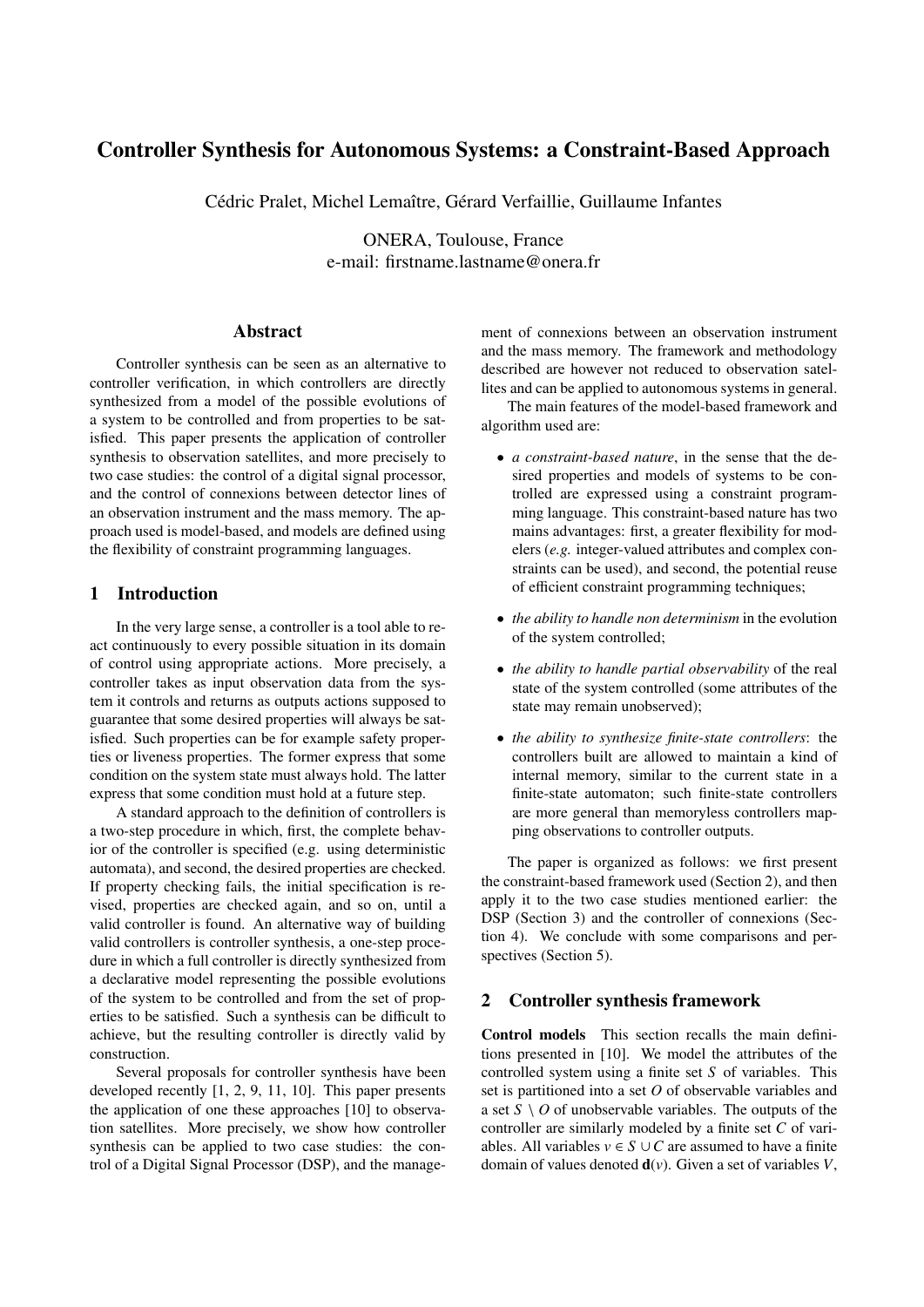d(*V*) denotes the Cartesian product of the domains of the variables in *V* (assuming an order on the variables in *V* so that this Cartesian product is well defined). Each element  $s \in d(S)$  (resp.  $o \in d(O), c \in d(C)$ ), is called a *state* (resp. an *observation*, a *control*). Given a state *s*, o(*s*) denotes the assignment of the variables of *O* in *s*, that is the observation associated with *s*.

We consider a framework involving non-determinism both in the initial state and in the possible effects of the controller outputs. This non-determinism is modeled by two relations: an *initialization* relation *I*, which contains assignments *s* corresponding to possible initial states, and a *transition* relation *T*, which contains triples  $(s, c, s')$ <br>such that  $s'$  is a possible successor of *s* when control *c* such that  $s'$  is a possible successor of  $s$  when control  $c$ is performed.

Last, preconditions can be imposed on controller outputs. They can model either physical limitations, or partial specifications of the controller, to be completed by the synthesis task. They are modeled using a *feasibility* relation  $F$ , which contains pairs  $(s, c)$  such that control  $c$  is feasible in state *s*. The only assumption made is that a feasible control cannot block the evolution of the system:  $\forall s \in \mathbf{d}(S), \forall c \in \mathbf{d}(C), F(s, c) \rightarrow (\exists s' \in \mathbf{d}(S), T(s, c, s'))$ .<br>In the models developed relations  $I, T$  and  $F$  will be

In the models developed, relations *I*, *T*, and *F* will be expressed as sets of constraints, in order to obtain compact and efficient models. All previous elements are gathered in the notion of *control model*.

**Definition 1** *A* control model *is a tuple*  $(S, O, C, I, T, F)$ *such that S is a finite set of finite-domain variables called* state variables;  $O \subset S$  *is a set of* observable state variables*; C is a finite set of finite-domain variables called* control variables;  $I \subset d(S)$  *is the* initialization relation;  $T \subset d(S) \times d(C) \times d(S)$  *is the* transition relation; *F* ⊂ **d**(*S*)×**d**(*C*) *is the* feasibility relation;  $\forall s \in d(S)$ ,  $\forall c \in$ **d**(*C*), *F*(*s*, *c*) → (∃*s*<sup> $′$ </sup> ∈ **d**(*S*), *T*(*s*, *c*, *s'*)).

We then define a decision policy  $\Pi$  for a control model as a memoryless controller, mapping the last observation made  $o \in \mathbf{d}(O)$  to a control  $c \in \mathbf{d}(C)$ .  $\Pi(o) = c$  means that the output of the controller is  $c$  when observation  $o$  is made. A policy may be *partial* in the sense that  $\Pi$ (*o*) can be undefined for some  $o \in d(O)$ . Partial policies are useful to define the controller behavior only on the set of reachable states of the system. We are also interested in applicable policies that specify only feasible decisions. These elements are formalized below.

Definition 2 *A* policy *for a control model*  $(S, O, C, I, T, F)$  *is a partial function*  $\Pi : d(O) \rightarrow d(C)$ *. The domain of*  $\Pi$  *is*  $\mathbf{d}(\Pi) = \{o \in \mathbf{d}(O) | \Pi(o) \text{ defined}\}.$ 

Definition 3 *Let* Π *be a policy for a control model*  $(S, O, C, I, T, F)$ . A trajectory *induced by*  $\Pi$  *is a sequence*  $[s_0, \ldots, s_n]$  *such that (i)*  $I(s_0)$  *holds, (ii) for all i* ∈ [1.*n*]*,* 

 $o(s_{i-1})$  ∈ **d**( $\Pi$ ) *and*  $T(s_{i-1}, \Pi(o(s_{i-1})), s_i)$  *hold, and (iii)*  $o(s_n) \notin d(\Pi)$  *if*  $n < +\infty$ *. When*  $n < +\infty$  *(resp.*  $n = +\infty$ *)*, *the trajectory is said to be finite (resp. infinite). The set of* reachable states *induced by* Π *is the set of states appearing in at least one trajectory induced by* Π*.*

Definition 4 *A policy* Π *for a control model* (*S*, *<sup>O</sup>*,*C*, *<sup>I</sup>*, *<sup>T</sup>*, *<sup>F</sup>*) *is said to be* applicable *if and only if for every reachable state s induced by* Π*,*  $(\mathbf{o}(s) \in \mathbf{d}(\Pi)) \rightarrow F(s, \Pi(\mathbf{o}(s))).$ 

Policies introduced in Definition 2 are memoryless since all past observations, but the current one, are not considered to determine a controller output. An opposite approach considers belief-state based policies whose outputs at each step may depend on all past observations [3]. An intermediate approach [4] is finite-state controllers. Such controllers maintain an internal state number  $q \in [1..N]$ , with *N* a fixed integer. They are defined by mappings  $(o, q) \rightarrow (c, q')$  expressing that when the controller makes observation  $o$  and is in internal state  $a$ controller makes observation  $o$  and is in internal state  $q$ , it outputs control  $c$  and changes its internal state to  $q'$ . Thanks to internal memory  $q \in [1..N]$ , the controller may record some features (but not necessarily all) concerning past observations, and some problems which do not admit memoryless controllers admit finite-state controllers. As shown in [10], the problem of building a finite-state controller having *N* internal states can be cast into the problem of building a memoryless controller, by adding new state and control variables. See [10] for more details.

Control problems Given a control model, several requirements can be imposed on the possible evolutions of the controlled system. The objective can be to find an applicable policy so that all trajectories terminate in a goal state (*goal-oriented control problem*), to find an applicable policy so that some properties are satisfied at each step over an infinite horizon (*safety-oriented control problem*), or to find an applicable policy so that all trajectories both terminate in a goal state and satisfy some properties at each step (*goal and safety-oriented control problem*). These problems are defined below. Other control problems could be considered, such as problems involving liveness properties [6].

Definition 5 *A* goal-oriented control problem *is a pair*  $Pb = (M, P_G)$  *with M a control model and*  $P_G \subset d(S)$ *a relation called goal relation. A solution to problem Pb is an applicable policy* Π *for M such that all trajectories*  $[s_0, \ldots, s_n]$  *induced by*  $\Pi$  *are finite and verify*  $P_G(s_n)$ *.* 

*A* safety-oriented control problem *is a pair Pb* =  $(M, P_S)$  *with M a control model and*  $P_S \subset d(S)$  *a relation called safety relation. A solution to Pb is an applicable policy* Π *for M such that all trajectories induced by* Π *are infinite and all states they involve satisfy*  $P_s$ *.*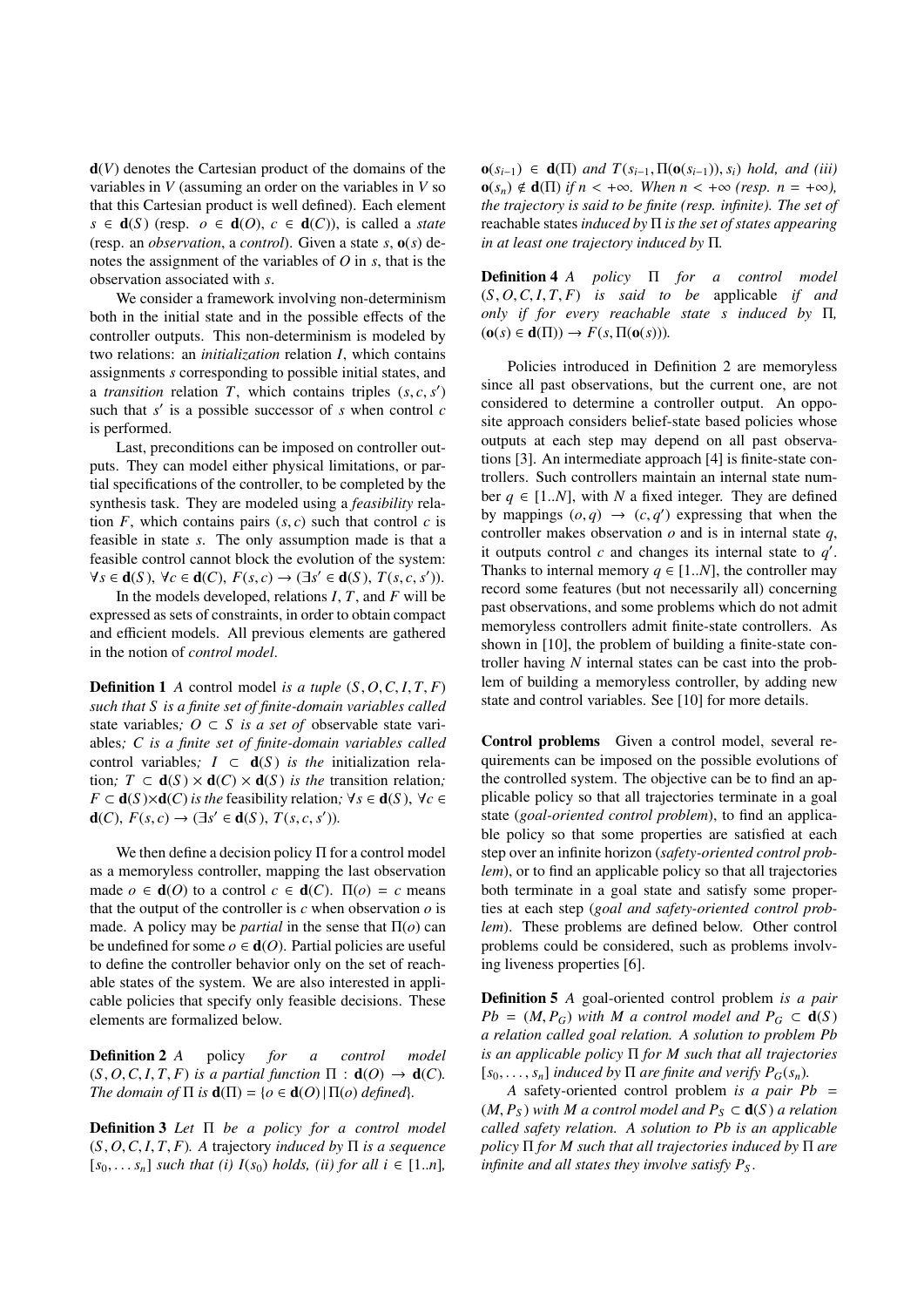*A* goal and safety-oriented control problem *is a triple Pb* =  $(M, P_G, P_S)$  *with M a control model,*  $P_G \subset d(S)$ *the goal relation, and*  $P_S \subset d(S)$  *the safety relation.* A *solution to Pb is an applicable policy* Π *for M such that all trajectories*  $[s_0, \ldots, s_n]$  *induced by*  $\Pi$  *are finite, verify*  $P_G(s_n)$ , and all states they involve satisfy  $P_S$ .

Resolution techniques The *Simulate and Branch* (SB) strategy proposed in [10] to solve these problems consists, given a current controller, in exploring the set of reachable states of the system using this controller (simulation phase) and in extending the controller when an uncovered state is encountered (branching phase). Backtracks on branching decisions are also made when an inconsistency is revealed. Other techniques such as recording, conflictbased backjumping, and generic heuristics are also used to improve search efficiency. The SB procedure is implemented in a tool called *Dyncode*, based on the *Gecode* constraint programming library [8].

Methodology The case studies considered thereafter correspond to the synthesis of controllers for modules responsible for handling a subsystem of a satellite. To do this, we first identify control and state variables (*C* and *S* ), as well as the observable part of the system (variables in *O* ⊂ *S* ). We then judge whether internal memory for the controller could help in controlling the system, in which cases these internal memory variables are added in *S* , together with special control variables in *C* allowing these memory variables to be completely controlled by the controller.

We then identify the "causal" dependencies between the different variables, by building a *dependency graph* in the form given in Figure 1. This figure shows that controller outputs belong to three categories: (1) outputs in direction of the controlled system (commands), responsible for driving the system towards appropriate configurations, (2) outputs in direction of higher-level modules (diagnoses on the current state of the subsystem), and (3) outputs updating the internal memory of the controller, which allow features concerning past observations or past commands to be recorded. In Figure 1, the evolution of the state of the system to be controlled depends on the commands it receives and on the state at the previous step, modeled by a special box labeled with pre (relation transition  $T(S, C, S')$ , expressed here in the equivalent form  $T(\text{true}(S), C, S')$ . The outputs of the controller depend on  $T(\text{pre}(S), C, S)$ ). The outputs of the controller depend on the last state of the internal memory and on the last observations performed on the system.

Once qualitative dependencies have been identified, the initialization relation  $(I)$ , the transition relation  $(T)$ , the feasibility relation  $(F)$ , and the safety/goal relation  $(P_S/P_G)$  are successively defined, as sets of constraints. In the following, we use this methodology and solver *Dyncode* for two case studies in the space domain.



Figure 1. Generic dependency graph

## 3 Case #1: Digital Signal Processor (DSP)

We consider an Earth observing satellite whose mission is to detect hot points (forest fires, volcanic eruptions...) at the Earth surface. To do this, the satellite is equipped with a wide swath detection instrument and with a component called Digital Signal Processor (DSP), able to analyze images and detect whether they contain hot spots. The DSP is composed of three elements: (1) an analyzer, which analyzes received images, (2) a circuit, which provides current to the analyzer, and (3) a switch, which behaves like a push-button and allows tension to be present in the circuit. The DSP also receives requests to be switched on or off from higher-level modules.

At each step, the controller (or policy) of the DSP must return several outputs: a signal indicating whether a hot spot has been detected, signals indicating whether the DSP is correctly running or not (fault detection), and a command on the switch of the DSP.

Faults may occur on each element of the DSP. If the analyzer is not faulty and if it receives current, then the detection of hot spots is correct. If the analyzer is faulty, then it detects neither the presence nor the absence of hot spots. If the circuit is faulty, then the analyzer receives no current and does not run. If the switch is faulty (switch blocked in the on or off position), then the tension in the circuit does not necessarily reflect the tension command applied via the switch.

The safety property to be satisfied is that, at each step, if no fault is present, the DSP must return a correct analysis if it has been switched on, and no analysis if it has been switched off.

### 3.1 Control model and control problem

**State variables** (S) In order to model this problem, we use the following state variables: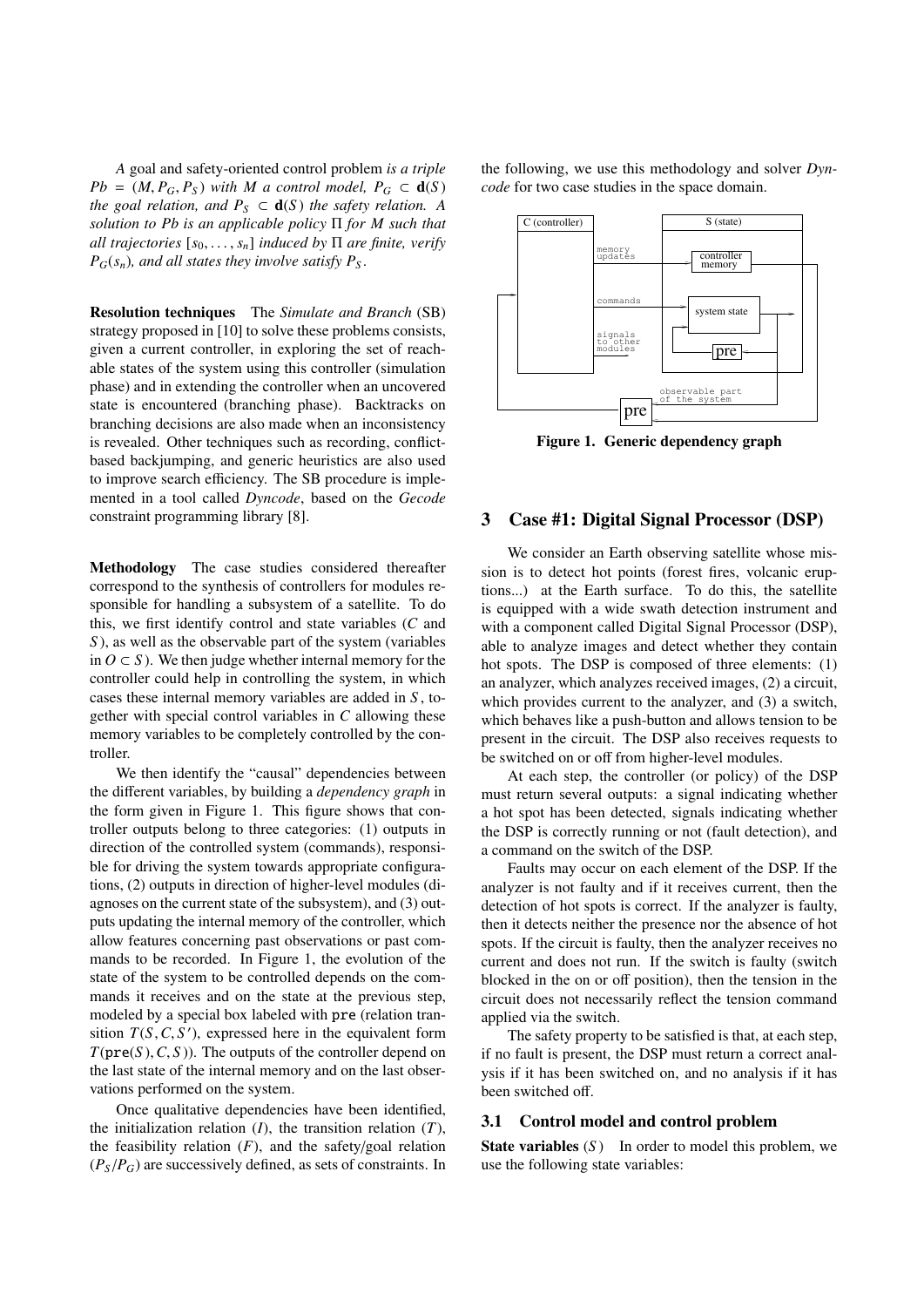- switchOn  $\in \{0, 1\}$ : switch on request on the DSP from a higher-level module (impulse command);
- switchOff  $\in \{0, 1\}$ : switch off request on the DSP from a higher-level module (impulse command);
- switched  $\in \{0, 1\}$ : last request received from a higherlevel module (internal memory); value 0 if the last request is to switch the DSP off, value 1 otherwise;
- tension  $\in \{0, 1\}$ : presence of tension in the circuit;

current  $\in \{0, 1\}$ : presence of current in the circuit;

- analyzIm ∈ {NULL, NORMAL, HOTSPOT} : analysis performed by the analyzer (value HOTSPOT if a hot spot is detected, value NORMAL if no hot spot is detected, value NULL otherwise);
- $faultSwitch \in \{0, 1\}$ : fault on the switch;
- $faultCircuit \in \{0, 1\}$ : fault on the circuit;
- $faultAnalyzer \in \{0, 1\}$ : fault on the analyzer;
- receivIm ∈ {NORMAL, HOTSPOT} : content of the image received (value HOTSPOT if it contains a hot spot, value NORMAL if it does not).

Variables switchOn, switchOff, switched, tension, current, and analyzIm are observable (variables in *O* ⊂ *S* ). Other variables are not: faults are not directly detected and the content of received images is not directly known.

**Control variables**  $(C)$  The outputs of the controller correspond to updates of the controller internal memory, to commands sent to the system, and to signals giving the status of the DSP and hot spot detections:

- switch  $\in \{0, 1\}$ : command to the internal memory available via state variable switched;
- cmdTension  $\in \{0, 1\}$ : command in tension applied via the switch of the DSP;
- running  $\in \{0, 1\}$ : DSP running status, sent to the higherlevel module (value 1 if the DSP is switched on and runs correctly, value 0 otherwise;
- failing  $\in \{0, 1\}$ : DSP failing status, sent to the higherlevel module (value 1 if it does not run correctly, value 0 otherwise);
- hotSpot  $\in \{0, 1\}$ : detection of a hot spot.

Dependency graph The second modeling step consists in defining the *dependency graph* (Figure 2), which gives a graphical view of the way the previous variables influence each other. This graph looks like representations used in the SCADE graphical language [7]. The differences are that the controller part is unknown initially, and that the dependence between the input and the output of a box is relational (not necessarily functional), that is an input can induce several outputs. In Figure 2, special boxes labeled with pre allow the value of a state variable at a previous step to be accessed. For instance, Figure 2 expresses that the tension at the next step depends on the tension at the previous step, on the command in tension applied via the switch, and on the presence of a fault on the switch.



Figure 2. DSP control problem: dependency graph

Initialization relation (*I*) The initial values of the different state variables are constrained as follows:

$$
\neg(\text{switchOn} \land \text{switchOff})\tag{1}
$$

 $\neg$ switched,  $\neg$ tension,  $\neg$ current, analyzIm = NULL (2)

These constraints mean that initially, signals switchOn and switchOff cannot be true simultaneously and the DSP is off (no tension, no current, no image analyzed).

Transition relation (*T*) Transition relation *T* must define, for every "box" *B* in Figure 2, the possible outputs of *B* given the inputs of *B*. For instance, it must specify the possible values of state variable analyzIm given the values of receivIm, current, and faultAnalyzer. Transition relation *T* is expressed by the following set of constraints:

| switchOn and switchOff:                                                            |     |
|------------------------------------------------------------------------------------|-----|
| $\neg$ (switchOn $\land$ switchOff)                                                | (3) |
| switched:                                                                          |     |
| $switched = switch$                                                                | (4) |
| tension:                                                                           |     |
| $\neg$ faultSwitch $\rightarrow$ (tension = cmdTension)                            | (5) |
| $(\text{pre}(\text{tension}) \wedge \text{cmdTension}) \rightarrow \text{tension}$ | (6) |
| $(\neg pre(tension) \land \neg cmdTension) \rightarrow \neg tension$               | (7) |
| current:                                                                           |     |
| $current \equiv (tension \land \neg faultCircuit)$                                 | (8) |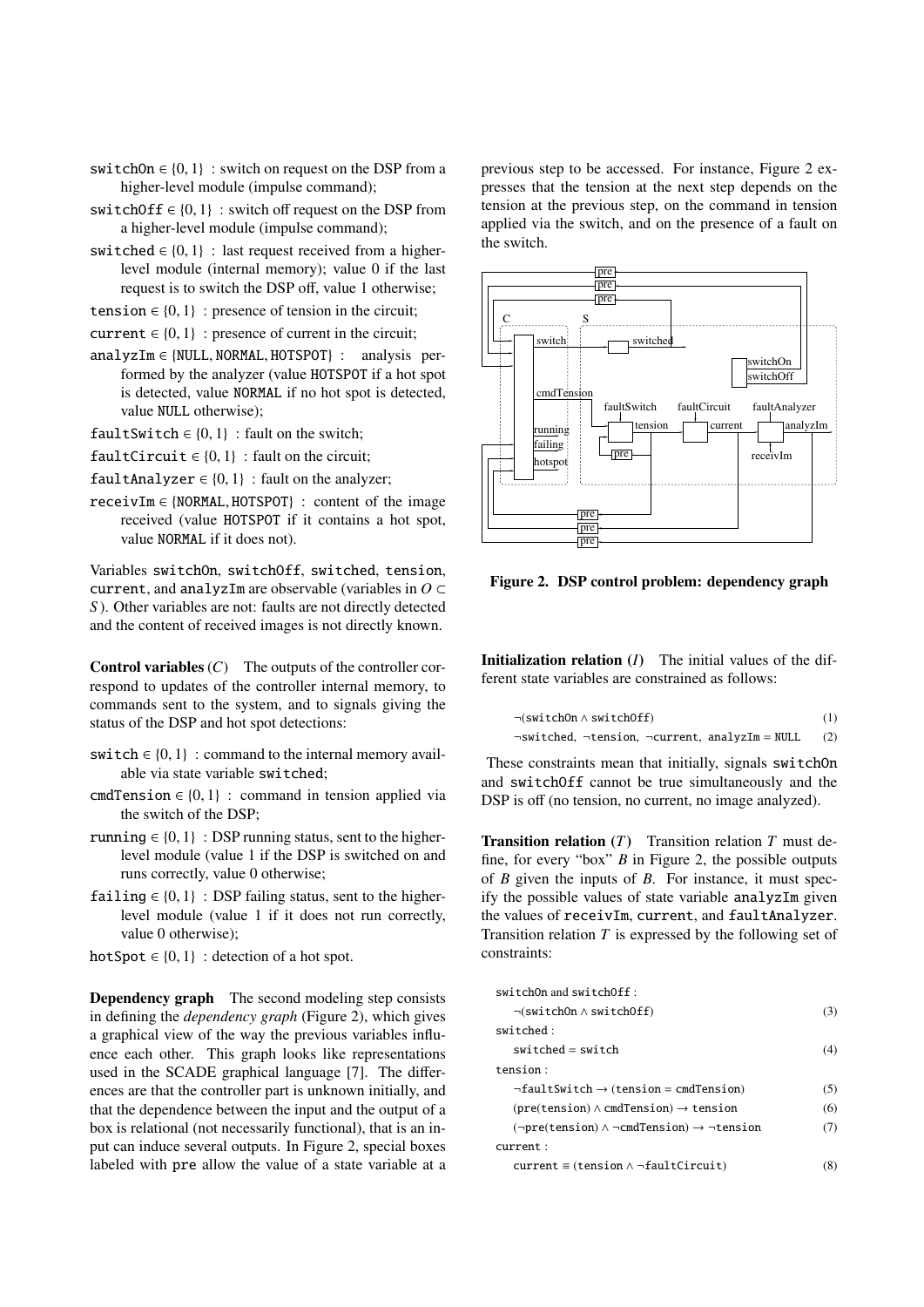| analvzIm:                                                                   |      |
|-----------------------------------------------------------------------------|------|
| $\neg current \rightarrow (analyzIm = NULL)$                                | (9)  |
| $faultAnalyzer \rightarrow (analyzIm = NULL)$                               | (10) |
| $(current \land \neg faultAnalyzer) \rightarrow (analyzIm = receiveIm(11))$ |      |

Constraint 3 expresses that switchOn and switchOff cannot be received simultaneously (kind of correlation between switchOn and switchOff). Constraint 4 expresses that state variable switched is directly controlled by command switch. State variable switched acts as an internal memory allowing the controller to record whether the last switch command received is a switch on or a switch off. Constraint 5 expresses that if there is not fault on the switch, then the tension in the circuit equals the command in tension applied via the switch. Constraint 6 (resp. 7) expresses that if there was tension (resp. no tension) at the previous step and a tension command (resp. no command) on the switch, then there is still tension (resp. no tension) at the next step. In other cases, all values of state variable tension are possible. Constraint 8 expresses that there is current if and only if there is tension and no fault in the circuit. Last, constraints 9 to 11 specify the evolution of analyzIm.

Feasibility of controller outputs (*F*) In this context, the following feasibility constraints can be imposed. They act as a partial initial specification of the controller, imposing or forbidding some outputs in some given states:

| switch:                                                                                                             |      |
|---------------------------------------------------------------------------------------------------------------------|------|
| $pre(subOn) \rightarrow switch$                                                                                     | (12) |
| $pre(subOff) \rightarrow \neg switch$                                                                               | (13) |
| $(\neg pre(subtch0n) \land \neg pre(subtch0ff)) \rightarrow$                                                        |      |
| $(switch = pre(switched))$                                                                                          | (14) |
| cmdTension:                                                                                                         |      |
| no feasibility constraint                                                                                           |      |
| failing and running:                                                                                                |      |
| running $\equiv$ (pre(switched) $\land$ pre(tension) $\land$ pre(current)                                           |      |
| $\wedge$ (pre(analyzIm) = pre(receivIm)))                                                                           | (15) |
| $failing \equiv ((pre(tension) \neq pre(switched))$                                                                 |      |
| $\vee$ (pre(current) $\neq$ pre(tension))                                                                           |      |
| $\vee$ (pre(switched) $\wedge$ (pre(analyzIm) = NULL))                                                              | (16) |
| $\neg$ (running $\land$ failing)                                                                                    | (17) |
| $pre(subited) \rightarrow (running \vee failing)$                                                                   | (18) |
| $(\text{pre}(\text{switched}) \land \neg \text{pre}(\text{faultSwitch}) \land \neg \text{pre}(\text{faultCircuit})$ |      |
| $\land \neg pre(faultAnalyzer)) \rightarrow running$                                                                | (19) |
| $failing \rightarrow (pre(faultSwitch) \vee pre(faultCircuit)$                                                      |      |
| $\vee$ pre(faultAnalyzer))                                                                                          | (20) |
| hotSpot:                                                                                                            |      |
| $hotSpot \equiv (running \land pre(analyzIm) = HOTSPOT)$                                                            | (21) |
| $(\text{pre}(\text{receiver}) = \text{HOTSPOT} \land \text{running}) \rightarrow \text{hotSpot}$                    | (22) |
| $hotSpot \rightarrow (pre(receiving = HOTSPOT)$                                                                     | (23) |
|                                                                                                                     |      |

Constraints 12 to 14 together provide a functional definition of output switch. Constraints 15 and 16 give properties to be satisfied at each step by running and failing. Constraints 17 and 18 specify that running and failing cannot be true simultaneously and that if the DSP is switched on, they are not both false. Constraint 19 expresses that if the DSP should be on and no fault is present, then running must be true. Constraint 20 expresses that if failing equals true, then there necessarily exists a fault in the DSP.

**Safety properties**  $(P_S)$  The control problem defined is a safety-oriented control problem  $(M, P_S)$ , with  $P_S$  (the safety relation) defined by the following set of constraints:

| $(\neg \texttt{faultSwitch} \land \neg \texttt{faultCircuit} \land \neg \texttt{faultAnalyizer})$ |      |
|---------------------------------------------------------------------------------------------------|------|
| $\land$ switched) $\rightarrow$ (analyzIm = receivIm)                                             | (24) |
| $(\neg$ switched $\land \neg$ faultSwitch) $\rightarrow$ (analyzIm = NULL)                        | (25) |

Constraint 24 expresses that if the DSP is on and no fault appears, then the analysis performed by the DSP must be correct. Constraint 25 expresses that if the DSP should be switched off and there is no fault on the switch, then no image is analyzed.

# 3.2 Controller synthesized

We ran our experiments on a Xeon processor 2GHz, 1GB RAM. Using variables and constraints defined previously, algorithm SB (Simulate and Branch) implemented in Dyncode synthesizes a solution controller instantaneously, in 120*ms*. The controller produced is memoryless  $(N = 0)$  and induces 30 reachable observations (hence 30 mappings of the form  $o \rightarrow c$ ). When written in a compact form as a Binary Decision Diagram (BDD [5]), it uses only 59 BDD nodes. On the solution found, it can be noticed that the controller always chooses  $cmdTension = switch (even if it could have been, this$ information was not given in the initial model).

## 4 Case #2: connexions control problem

The second case study considered concerns the control of connexions between an observation instrument and the mass memory of a satellite. As shown in Figure 3, the observation instrument is composed of a set of lines of detectors. Each detector line can be connected to some compressors (COMs), responsible for compressing data produced by detector lines. Each compressor can then be connected to a set of memory banks in the mass memory of the satellite. In order to be able to write data in the mass memory, a detector line must be connected to a COM which is itself connected to a memory bank. The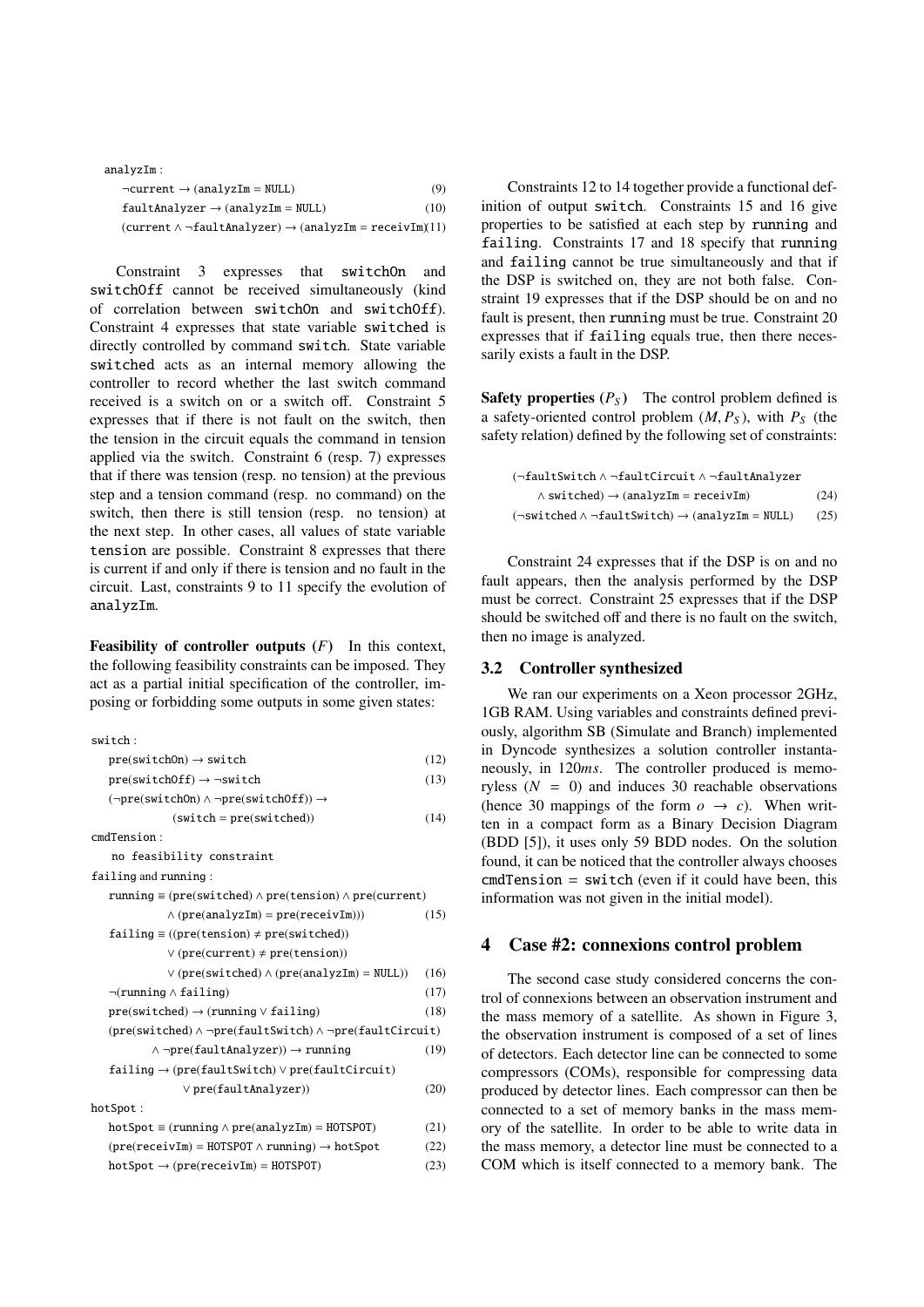objective is to build a controller allowing every detector line to write data in the mass memory, even in presence of a certain number of faulty COMs or in presence of a certain number of unavailable (full) memory banks. In other words, the controller to be synthesized must be able both to configure connexions initially and to reconfigure them in case of changes in equipment availability.



Figure 3. Connexions control problem

Data describing a specific physical architecture and failure cases considered can be defined as follows:

- ND : number of detector lines in the instrument;
- NC : number of COMs (memory compressors);
- NM : number of memory banks;
- ConnectedDC : detectors/COMs connexion matrix  $(ConnectedDC[d, c] = 1$  if there exists a connection between detector line *d* and COM *c*, 0 otherwise);
- ConnectedCM : COMs/memory banks connexion matrix  $(ConnectedCM[c, m] = 1$  if there exists a connection between COM *c* and memory line *m*, 0 otherwise);
- MaxComFail : maximum number of COMs failures;
- MaxMemUnavail : maximum number of memory banks unavailable.

In the following, *d* (resp. *c*, *m*) denotes an arbitrary element in [1..*ND*] (resp. [1..*NC*], [1..*NM*]).

# 4.1 Control model and control problem

**State variables** (S) The state of the subsystem considered can be described using the following state variables:

- $dout[d] \in [0..NC]$ : index of the COM to which detector line *d* is connected (value 0 if the detector line is not connected to any COM);
- $\text{cout}[c] \in [0..NM]$ : index of the memory bank to which COM *c* is connected (value 0 if the COM is not connected to any memory bank);
- cfail[c]  $\in \{0, 1\}$ : presence of a failure on COM *c*;
- $maxail[m] \in \{0, 1\}$ : availability of memory bank *m* (value 1 if data can be written in *m*, 0 otherwise);
- newconf  $\in \{0, 1\}$ : presence of a new configuration for the system considered (new fault on a COM or change in the availability status of a memory bank);
- cwriting[c]  $\in \{0, 1\}$ : capacity of COM *c* to write data in the mass memory in the current configuration;
- dwriting[d]  $\in \{0, 1\}$ : capacity of detector line *d* to write in memory in the current configuration;
- running  $\in \{0, 1\}$ : capacity for all detector lines to write data in the mass memory in the current configuration (valid behavior of the whole system).

We define the set of observable variables as  $Q =$  ${dout[d] | d ∈ [1..ND]} ∪ {cout[c] | c ∈ [1..NC]} ∪$  ${c_{\text{fail}[c]} | c \in [1..NC]} \cup {maxail[m]} | m \in [1..NM]$ (first four sets of variables). Note that the other variables could be considered as observable, since constraints imposed thereafter induce a functional dependency between these other variables and variables in *O*.

Control variables (*C*) Two kinds of commands can be used to configure/reconfigure connexions:

- cmddout $[d] \in [-1..NC]$  : connexion command on the output of detector line *d* (value −1 if no new connexion command, value 0 for a command of nonconnexion, value  $c \geq 1$  for connexion to COM *c*);
- cmdcout[ $c$ ]  $\in$  [-1..*NM*] : connexion command on the output of COM *c* (value −1 if no new connexion command, value 0 for a command of non-connexion, value  $m \geq 1$  for connexion to memory bank *m*).

Dependency graph Figure 4 gives the dependencies between the previous state and control variables.



Figure 4. Connexions control: dependency graph

# Initialization relation (*I*)

| newconf $\wedge$ -running                                                          | (26) |
|------------------------------------------------------------------------------------|------|
| $\forall d \in [1ND]$ , dout[d] = 0 $\land$ $\neg \text{dwriting}[d]$              | (27) |
| $\forall c \in [1NC]$ , cout[c] = 0 $\land \neg$ cwriting[c] $\land \neg$ cfail[c] | (28) |
| $\forall m \in [1NM]$ , mavail $[m]$                                               | (29) |
|                                                                                    |      |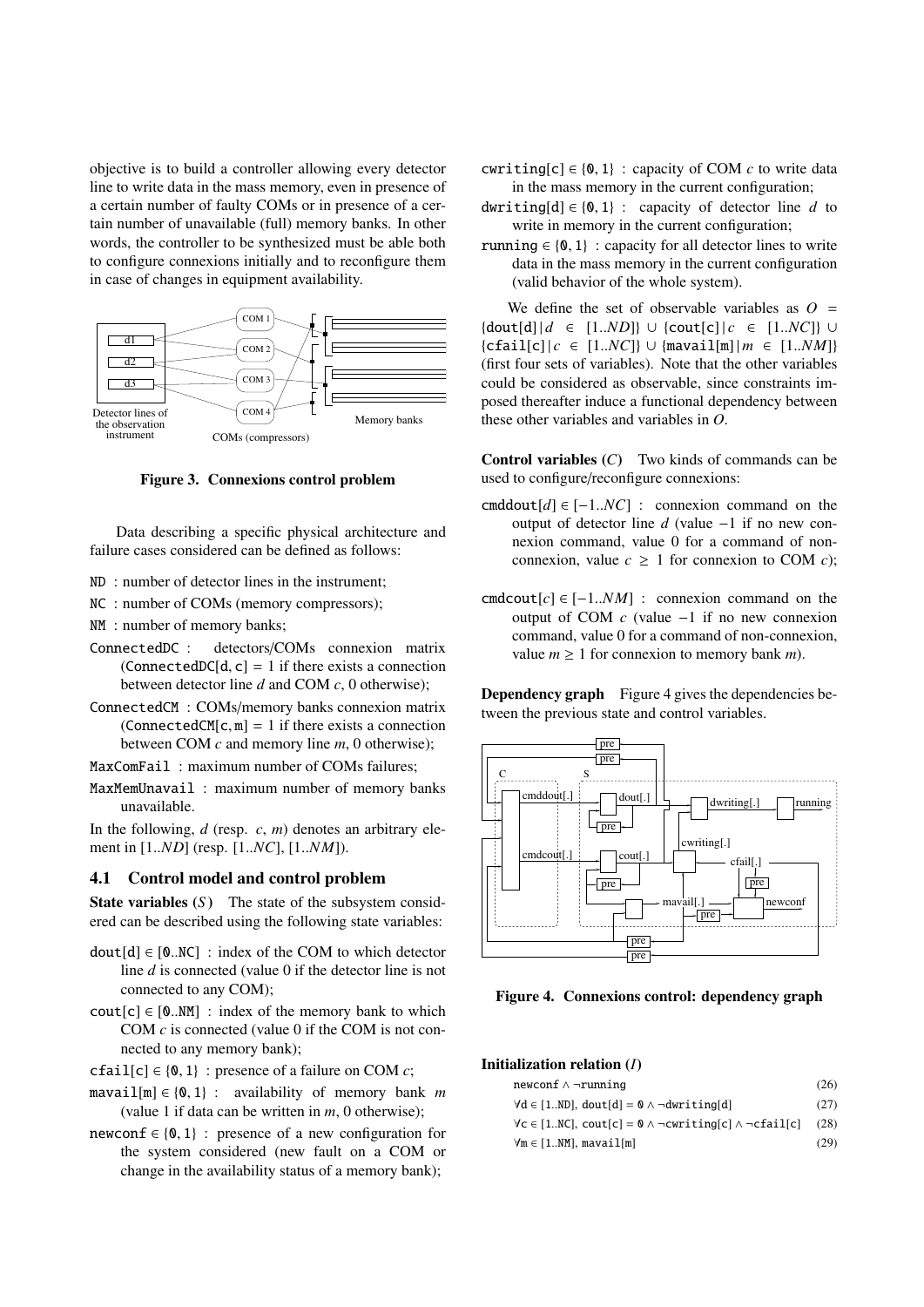**Transition relation**  $(T)$  The constraints expressing the dependence between inputs and outputs of boxes in the state part of Figure 4 are defined below:

| dout[.]: $\forall d \in [1ND]$                                            |      |
|---------------------------------------------------------------------------|------|
| $(c \text{mddout}[d] \neq -1) \rightarrow (dout[d] = c \text{mddout}[d])$ | (30) |
| $(c \text{mddout}[d] = -1) \rightarrow (dout[d] = \text{pre}(dout[d]))$   | (31) |
| $\text{cout}[\cdot]: \forall c \in [1NC]$                                 |      |
| $(cmdcount[c] \neq -1) \rightarrow (cout[c] = cmdcount[c])$               | (32) |
| $(cmdcount[c] = -1) \rightarrow (cout[c] = pre(cout[c]))$                 | (33) |
| $cwriting[.] : \forall c \in [1NC]$                                       |      |
| $cwriting[c] \equiv (\neg cfail[c] \land \text{maxail}[cout[c]]))$        | (34) |
| (with convention mavail[0] = $false$ )                                    |      |
| $dwriting[.] : \forall d \in [1ND]$                                       |      |
| $dwriting[d] \equiv curiting[dout[d]]$                                    | (35) |
| (with convention cwriting[0] = $false$ )                                  |      |
| newconf:                                                                  |      |
| $newconf \equiv ( \exists c \in [1NC], cfail[c] \ne pre(cfail[c]) )$      |      |
| $\vee$ ( $\exists m \in [1NM]$ , mavail[m] $\neq$ pre(mavail[m]))) (36)   |      |
| $cfail[]$ :                                                               |      |
| $\forall c \in [1NC], pre(cfail[c]) \rightarrow cfail[c]$                 | (37) |
| $card{c \in [1NC] cfail[c]} \leq MaxComFail$                              | (38) |
| $maxail[]$ :                                                              |      |
|                                                                           |      |
| $\forall m \in [1NM], (pre(maxail[m]) \wedge (\forall c \in [1NC],$       |      |
| $pre(cout[c]) \neq m)$ ) $\rightarrow$ mavail [m]                         | (39) |
| $card{m \in [1NM]}$ $\lnot$ mavail $[m] \leq$ MaxMemUnavail               | (40) |
| running:                                                                  |      |
| running $\leftrightarrow$ ( $\forall d \in [1ND]$ , dwriting[d])          | (41) |

Constraints 30 to 33 express that connexion commands succeed. Constraint 34 specifies that a COM can write in the mass memory if and only if it is not faulty and connected to an available memory bank. Constraint 35 specifies that a detector line can write is the mass memory if and only if it is connected to a COM that can write in the mass memory. Constraint 36 expresses that a new configuration appears in case of change in the failure status of a COM or in the availability status of a memory bank. A COM failure is permanent (constraint 37). The number of faulty COMs is less than MaxComFail (constraint 38). If a memory bank *m* is available at a given step and no COM is writing in *m*, then *m* is still available at the next step (constraint 39). Also, the number of memory banks unavailable is less than threshold MaxMemUnavail (constraint 40). Last, the system is running if and only if every detector line can write in the mass memory of the satellite (constraint 41).

#### Feasibility relation (*F*)

| $pre(runing) \rightarrow (\forall d \in [1ND], \text{cmddout}[d] = -1)$   | (42) |
|---------------------------------------------------------------------------|------|
| $pre(running) \rightarrow (\forall c \in [1NC],$ cmdcout $[c] = -1)$      | (43) |
| $\forall c \in [1NC]$ , card{d $\in [1ND]$   cmddout[d] = c} $\leq 1$     | (44) |
| $\forall m \in [1NM]$ , card{c $\in [1NC]$   cmdcout $[c] = m$ } $\leq 1$ | (45) |
|                                                                           |      |

| $\forall d \in [1ND]$ , $\forall c \in [1NC]$ , (cmddout $[d] = c$ )                                                 |      |
|----------------------------------------------------------------------------------------------------------------------|------|
| $\rightarrow$ (ConnectedDC[d, c] $\land \neg pre(cfail[c]))$                                                         | (46) |
| $\forall c \in [1NC], \forall m \in [1NM], (cmdcount[c] = m)$                                                        |      |
| $\rightarrow$ (ConnectedCM[c, m] $\land$ pre(mavail[m]))                                                             | (47) |
| $\forall d \in [1ND]$                                                                                                |      |
| cmddout[d] $\neq$ 0                                                                                                  | (48) |
| $(\text{cmddout[d]} = -1) \rightarrow (\forall c \in [1NC],$                                                         |      |
| $((pre(dout[d]) = c) \rightarrow \neg pre(cfail[c]))$                                                                | (49) |
| $\forall c \in [1NC]$                                                                                                |      |
| $\forall d \in [1ND]$ , (cmddout[d] = c) $\rightarrow$ (cmdcout[c] $\neq$ 0                                          |      |
| $\wedge ((\text{cmdcout}[c] = -1) \rightarrow (\text{pre(cout}[c]) \neq 0)))$                                        | (50) |
| $(\text{pre}(cfail[c]) \wedge \text{pre}(cout[c]) \neq 0) \rightarrow (cmdcout[c] = 0)$                              | (51) |
| $(\text{pre}(\text{cfail}[c]) \wedge \text{pre}(\text{count}[c]) = \emptyset) \rightarrow (\text{cmdcount}[c] = -1)$ | (52) |
| $(\text{pre}(count[c]) \neq 0 \land \text{cmdcount}[c] = -1) \rightarrow \text{pre}(writing[c])$ (53)                |      |

Constraints 42 and 43 impose that no reconfiguration must be made when the system is running correctly. Constraints 44 and 45 express that it is forbidden to produce connexion commands inducing several uses of the same resource. Constraints 46 and 47 express that connexions must be consistent with physical links available in the architecture and that connexions must not be made towards unavailable equipments. Constraints 48 and 49 respectively forbid a connexion command for a detector line to be null and restrict cases where it can equal −1. Constraint 50 enforces that a COM used by a detector line must be connected to the memory. Constraints 51 and 52 ensure that a faulty COM is not connected to the memory at the next step. Last, constraint 53 restricts cases in which the connexion command sent to a COM can equal −1.

#### Safety properties  $(P<sub>S</sub>)$

| $\forall c \in [1NC], card\{d \in [1ND] dot[d] = c\} \le 1$                                           | (54) |
|-------------------------------------------------------------------------------------------------------|------|
| $\forall m \in [1NM], card\{c \in [1NC]   cout[c] = m\} \le 1$                                        | (55) |
| $\forall c \in [1NC], (\forall d \in [1ND], \text{dout}[d] \neq c) \rightarrow (\text{count}[c] = 0)$ | (56) |
| $\neg$ newconf $\rightarrow$ running                                                                  | (57) |

Constraint 54 specifies that two detector lines cannot be connected to the same COM. Constraint 55 is similar. Constraint 56 imposes that an unused COM must not be connected to any memory bank. The main safety constraint to be satisfied is constraint 57: it specifies that at any step, if no new configuration appears, then the whole system must be running correctly.

#### 4.2 Controller synthesized

We consider the instance shown in Figure 3  $(ND = 3, NC = 4, NM = 8, and matrices ConnectedDC and$ ConnectedCM specified as in Figure 3). Table 1 gives the results obtained with Dyncode for  $MaxComFail = 1$ (at most one COM failure) and for different values of MaxMemUnavail. These results show that the time necessary to build a controller, which is paid only offline,